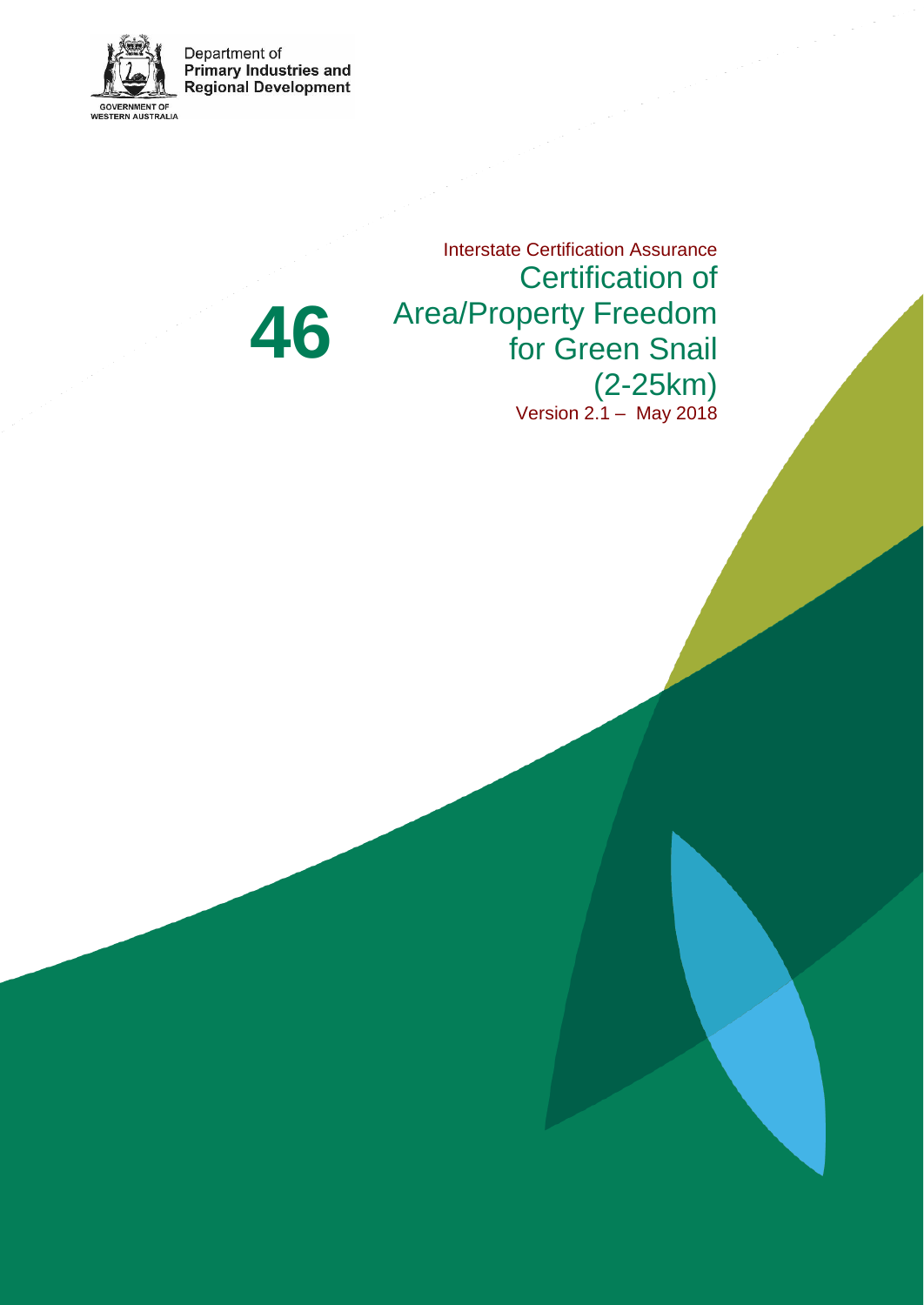# Revision Register

| <b>Issue Number   Date of Issue</b> |            | <b>Amendments</b>                                               |
|-------------------------------------|------------|-----------------------------------------------------------------|
| 1.0                                 | 01-09-2004 | New Issue                                                       |
| 2.0                                 | 02-04-2008 | Formatting & 7.8.4 Assurance Certificate<br><b>Distribution</b> |
| 2.1                                 | 25/05/2018 | All pages review and reformatting                               |
|                                     |            |                                                                 |
|                                     |            |                                                                 |

# Important disclaimer

The Chief Executive Officer of the Department of Primary Industries and Regional Development and the State of Western Australia accept no liability whatsoever by reason of negligence or otherwise arising from the use or release of this information or any part of it.

Copyright © Department of Primary Industries and Regional Development, 2018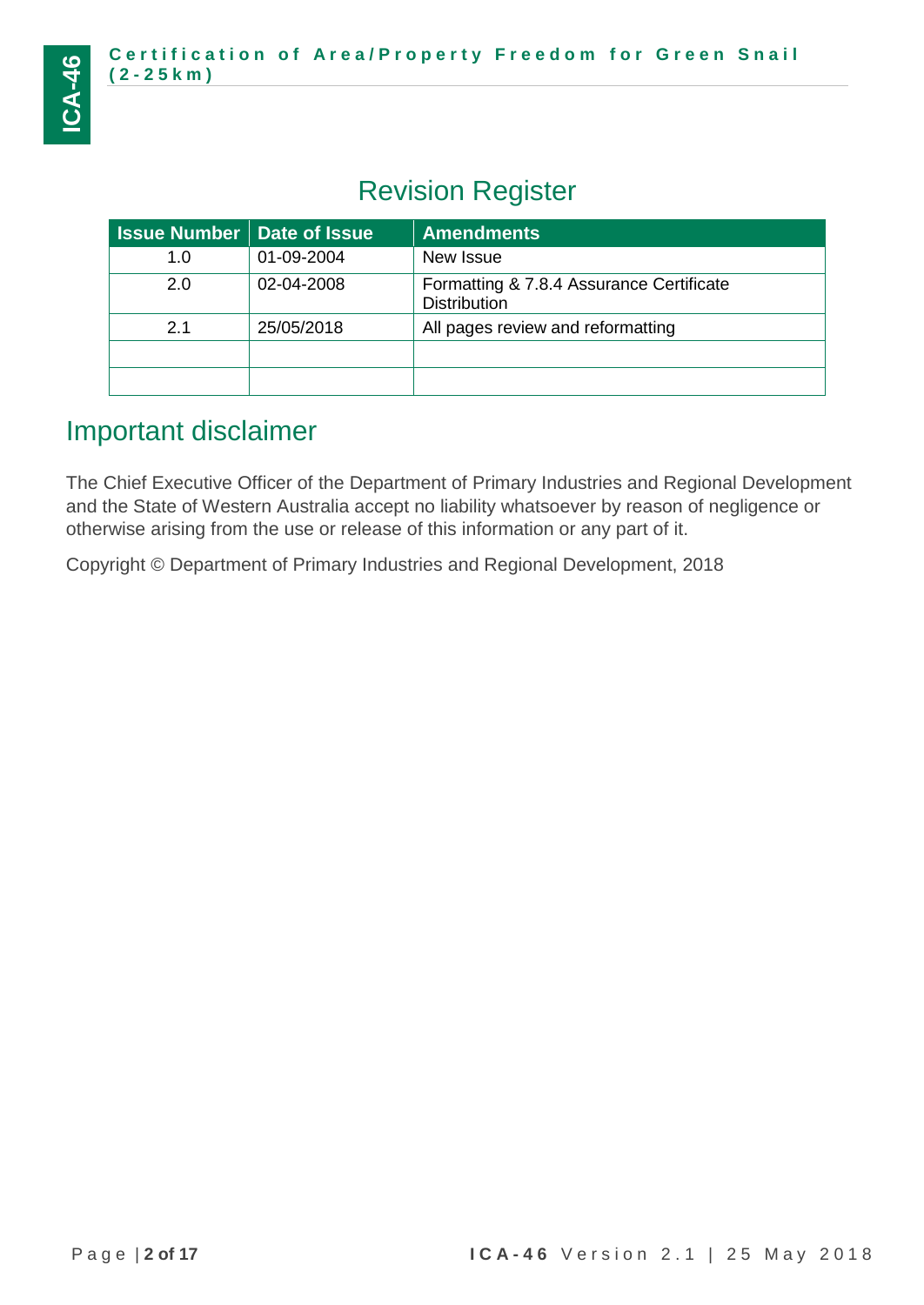# **Contents**

<span id="page-2-0"></span>

| $\mathbf 1$ .<br>2.<br>3.<br>4.<br>5.<br>6.<br>7 <sub>1</sub><br><b>PROCEDURE</b> |  |
|-----------------------------------------------------------------------------------|--|
|                                                                                   |  |
| 7.1.1<br>7.1.2<br>7.1.3<br>7.1.4                                                  |  |
|                                                                                   |  |
| 7.2.1<br>7.2.2                                                                    |  |
| 7.3<br>74                                                                         |  |
| 7.4.1                                                                             |  |
| 7.5<br>7.6<br>7.7<br>7.8                                                          |  |
| 7.8.1<br>7.8.2<br>7.8.3<br>7.8.4<br>7.8.5                                         |  |
| 7.10                                                                              |  |
| 8.                                                                                |  |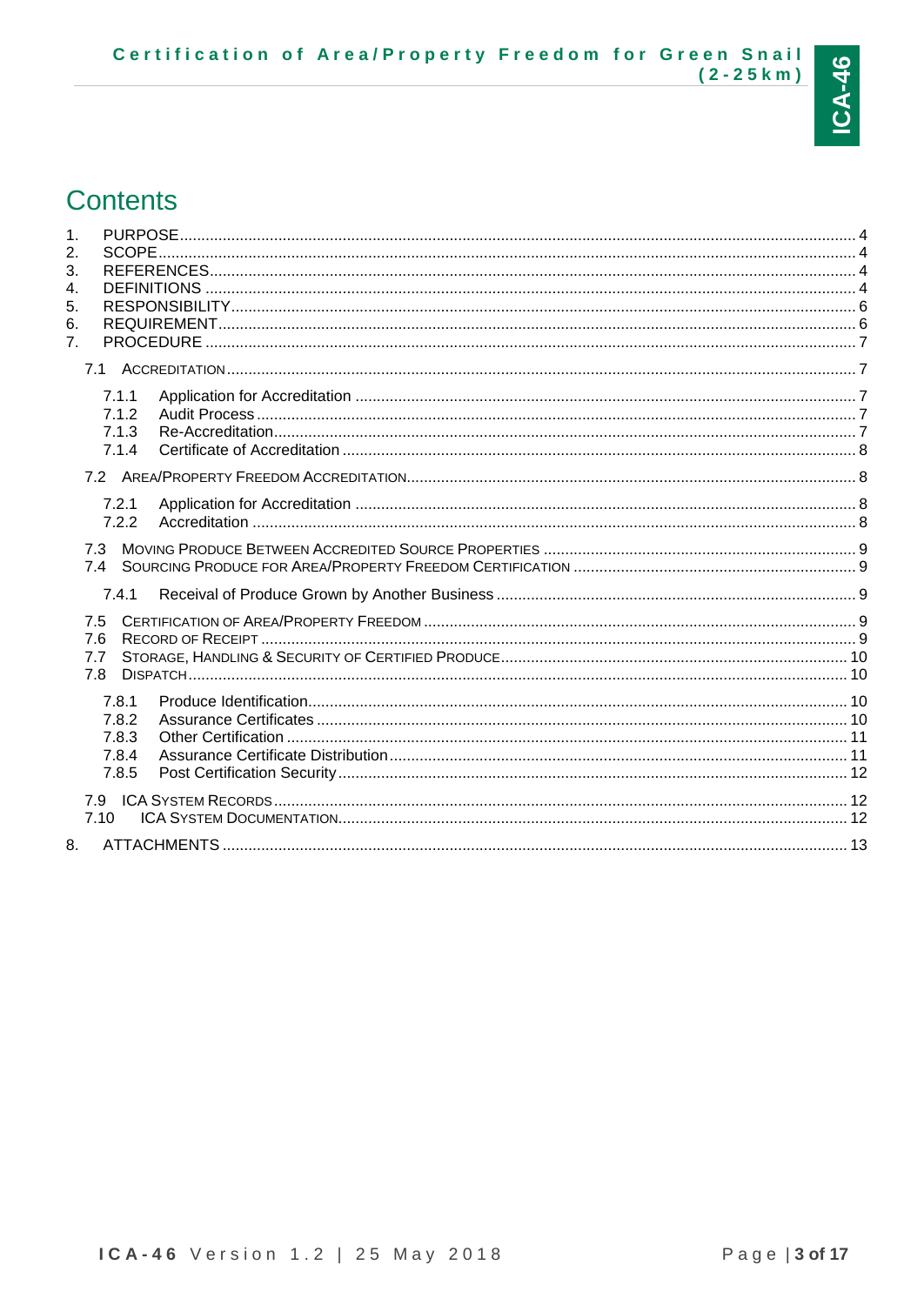

# 1. PURPOSE

The purpose of this procedure is to describe-

- (a) the principles of operation and standards required; and
- (b) the responsibilities and practices of personnel;

that apply to the certification of produce for Area/property freedom for Green Snail (Helix Aperta) based on monitoring by the accrediting authority, for intrastate or interstate movement under an Interstate Certification Assurance (ICA) arrangement.

# <span id="page-3-0"></span>2. SCOPE

This procedure covers all certification for Area/Property freedom (National Green Snail Protocol section 1 "Grown within 25km from a known Green Snail infestation but more than 2km from an infested property") for Green Snail based on monitoring by the Accrediting Authority issued by Businesses operating under an Interstate Certification Assurance arrangement in Western Australia.

Note: This procedure does not cover Area/Property freedom for properties located less than 2km's from a known Green Snail outbreak.

Pest: Green snail (*Cantareus apertus*)

Product: Cut flowers and foliage

Location: Western Australia

Certification of property freedom under this Operational Procedure may not fulfil all quarantine entry conditions for all produce to all intrastate and interstate markets.

Some intrastate and interstate markets may require additional quarantine certification for requirements other than Area/property freedom.

It is the responsibility of the Business consigning the produce to ensure compliance with all applicable quarantine requirements.

<span id="page-3-1"></span>Information on intrastate and interstate quarantine requirements can be obtained from the Quarantine WA.

# 3. REFERENCES

WI-QA015 Plant Health Assurance Certificate Completion

| WI-GSL | Procedure for the Movement of Green Snail (Cantareus      |
|--------|-----------------------------------------------------------|
|        | apertus) Host Material to Other States and Territories of |
|        | Australia.                                                |

# <span id="page-3-2"></span>4. DEFINITIONS

accredit means to accredit persons to issue Plant Health Assurance Certificates under the Biosecurity and Agriculture Management Act 2007.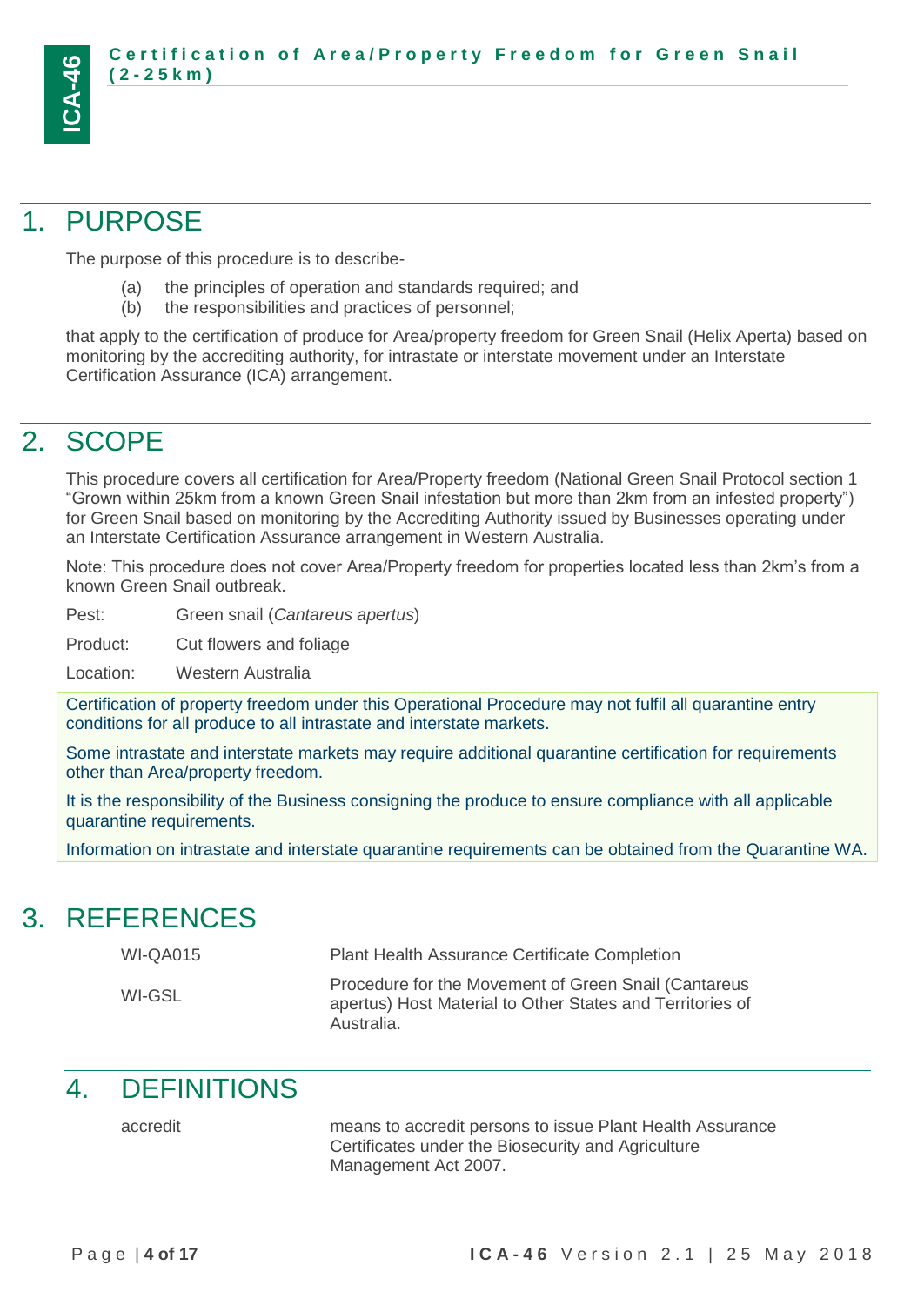| accredited source<br>property                   | means a source property with current Area/property freedom<br>(National Green Snail protocol 2-25km) accreditation granted<br>by an Authorised Officer of Department of Primary Industries<br>and Regional Deveolpment.                                                                                                                                   |
|-------------------------------------------------|-----------------------------------------------------------------------------------------------------------------------------------------------------------------------------------------------------------------------------------------------------------------------------------------------------------------------------------------------------------|
| Application for<br>Accreditation                | means an application for Accreditation of a Business for an<br>Interstate Certification Assurance (ICA) arrangement.                                                                                                                                                                                                                                      |
| Application for<br>Area/Property Freedom        | means an application for accreditation of a source property<br>for an Area/Property Freedom quarantine requirement.                                                                                                                                                                                                                                       |
| Area/property freedom<br>quarantine requirement | means a quarantine requirement applying to intra or<br>interstate movement that requires produce to be sourced<br>from properties that are in an area which is free or a<br>specified distance from a known outbreak of a specified pest<br>or disease, or sourced from properties that are inspected and<br>found free from a specified pest or disease. |
| <b>Assurance Certificate</b>                    | means a Plant Health Assurance Certificate.                                                                                                                                                                                                                                                                                                               |
| <b>Authorised Signatory</b>                     | means an officer of an ICA accredited Business whose name<br>and specimen signature is provided as an Authorised<br>Signatory with the Business's Application for Accreditation.                                                                                                                                                                          |
| <b>Business</b>                                 | means the legal entity responsible for the ICA arrangement<br>detailed on the Business's Application for Accreditation.                                                                                                                                                                                                                                   |
| <b>Certification Assurance</b>                  | means a voluntary arrangement between The Department of<br>Primary Industries and Regional Development Western<br>Australia and a Business that demonstrates effective in-<br>house quality management and provides assurance through<br>documented procedures and records that produce meets<br>specified requirements.                                  |
| certified/certification                         | means covered by a valid Plant Health Assurance<br>Certificate.                                                                                                                                                                                                                                                                                           |
| consignment                                     | means a discrete quantity of packages or a bulk load of<br>produce consigned to one business at one location at one<br>time.                                                                                                                                                                                                                              |
| <b>Green Snail</b>                              | Means all stages of the species (Cantareus apertus)                                                                                                                                                                                                                                                                                                       |
| <b>ICA</b>                                      | means Interstate Certification Assurance                                                                                                                                                                                                                                                                                                                  |
| Interstate Certification<br>Assurance           | means a system of Certification Assurance developed to<br>meet the requirements of State and Territory governments<br>for the certification of produce for interstate and intrastate<br>quarantine purposes.                                                                                                                                              |
| nonconformance                                  | means a nonfulfilment of a specified requirement.                                                                                                                                                                                                                                                                                                         |
| package                                         | means the final outer covering in which certified produce is<br>consigned and may include a box, carton, bin, bundle or<br>other packaging unit.                                                                                                                                                                                                          |
| source property                                 | means a property on which produce is grown or packed for<br>certification under this Operational Procedure.                                                                                                                                                                                                                                               |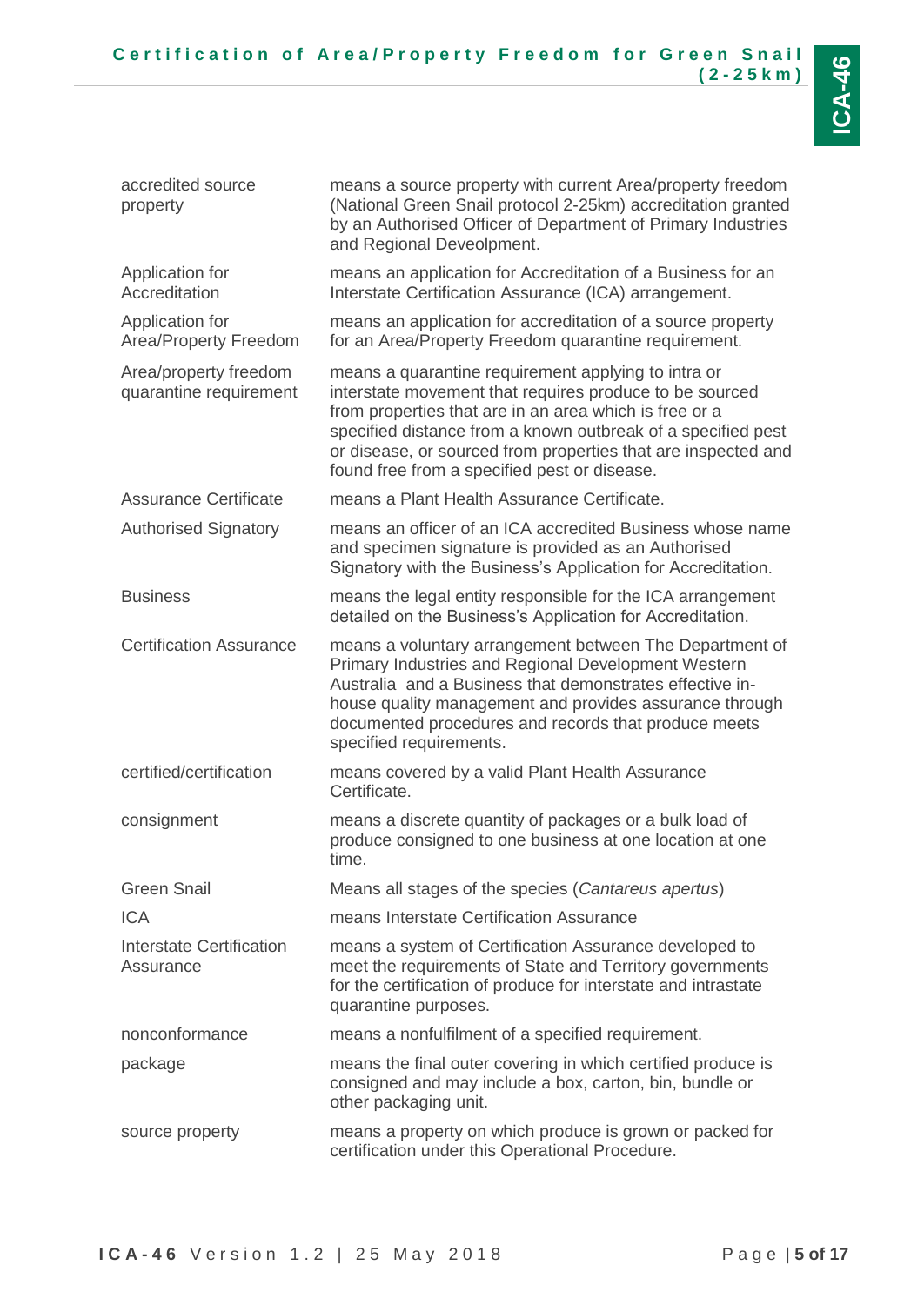# <span id="page-5-0"></span>5. RESPONSIBILITY

**ICA-46**

These position titles have been used to reflect the responsibilities of staff under the ICA arrangement. These positions may not be present in all Businesses, or different titles may be used for staff who carry out these responsibilities. In some Businesses one person may carry out the responsibilities of more than one position.

The **Certification Controller** is responsible for-

- representing the Business during audits and other matters relevant to ICA accreditation;
- ensuring the Business has current accreditation for an ICA arrangement under this Operational Procedure (refer 7.1);
- training staff in their duties and responsibilities under this Operational Procedure;
- ensuring the Business and its staff comply with their responsibilities and duties under this Operational Procedure;
- ensuring the Business has current area/property freedom accreditation for each property owned or managed by the Business on which certified produce is grown, handled, stored, packed or dispatched for certification under the ICA arrangement (refer 7.2); and
- ensuring all certification of produce under the Business's ICA arrangement is carried out in accordance with this Operational Procedure.

The **Product Controller** is responsible for-

- ensuring all produce received for packing and certification under the ICA arrangement is sourced from accredited source properties with current accreditation (refer 7.4);
- maintaining area/property freedom certification records (refer 7.6); and
- ensuring all produce intended for certification under the ICA arrangement is clearly identified and segregated from other produce from non-accredited properties and the identity of the produce and its accredited source property is maintained from receival through to dispatch (refer 7.7).

The **Authorised Dispatcher** is responsible for-

- ensuring all packages covered by an Assurance Certificate issued by the Business under this Operational Procedure are identified (refer 7.8.1);
- ensuring certified produce is stored and transported in secure conditions which prevents crossinfestation by uncertified produce (refer 7.8.5); and
- maintaining copies of all Assurance Certificates issued by the Business under the ICA arrangement (refer 7.9).

The **Authorised Signatories** are responsible for-

- verifying that all the produce in a consignment has been sourced from accredited source properties with current accreditation for the area/property freedom quarantine requirement being certified (refer 7.5); and
- ensuring, prior to signing and issuing an Assurance Certificate, that produce covered by the certificate has been prepared in accordance with the Business's ICA arrangement, and the details on the certificate are true and correct in every particular (refer 7.8.2).

# <span id="page-5-1"></span>6. REQUIREMENT

Produce certified under this Operational Procedure must be grown and packed on properties with current area and/or property freedom accreditation for the area/property freedom quarantine requirement (Green Snail Protocol section 1 "Grown within 25km from a known green snail infestation but more than 2km from an infested property") specified on the assurance certificate.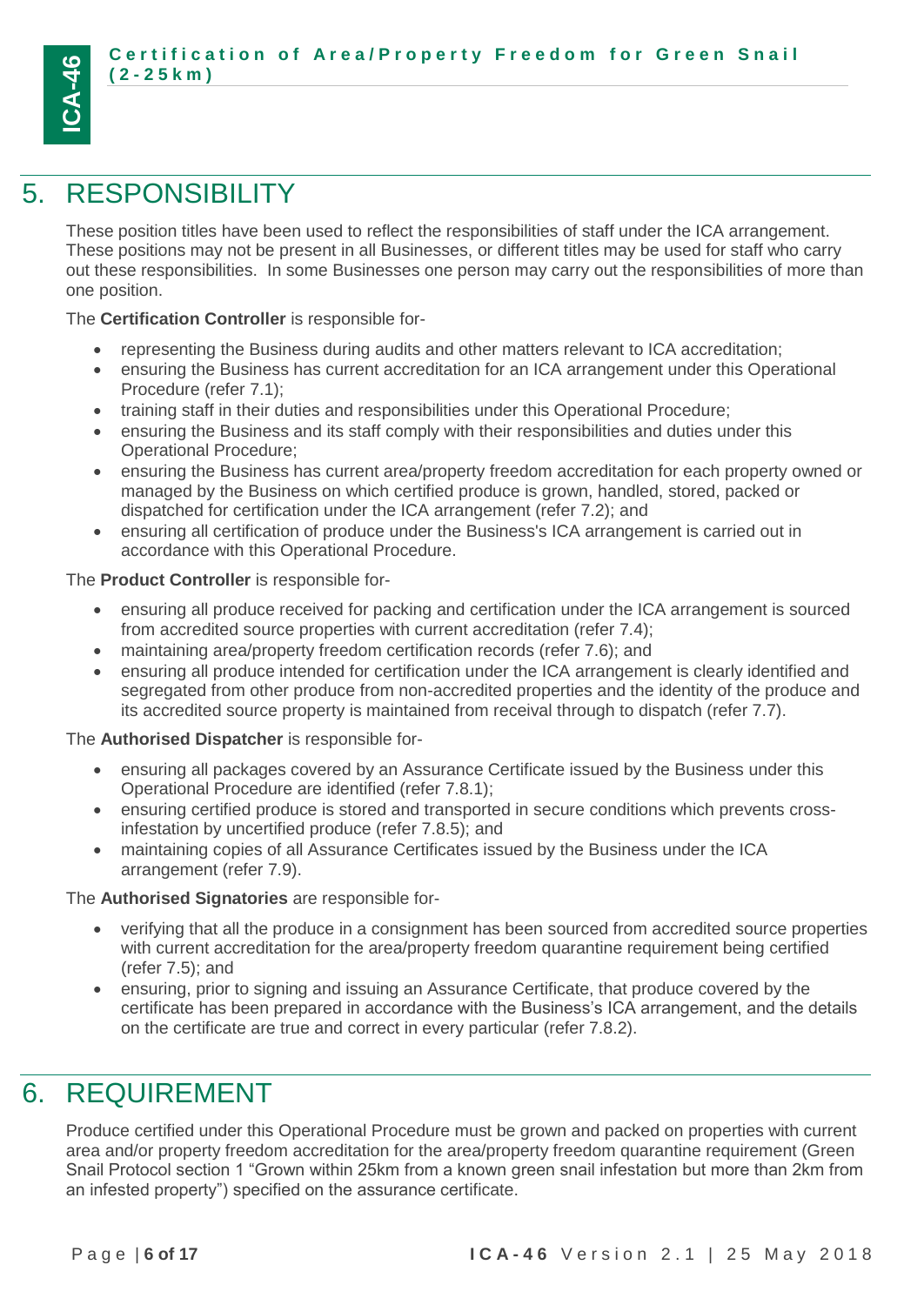

All imported plant material may only be sourced from known green snail free areas (assessed as per 6.3 of the "Procedure for the Movement of Green Snail (Cantareus apertus) Host Material to Other States and Territories of Australia")

# <span id="page-6-0"></span>7. PROCEDURE

## <span id="page-6-1"></span>**7.1 Accreditation**

#### <span id="page-6-2"></span>**7.1.1 Application for Accreditation**

A Business seeking accreditation for an ICA arrangement under this Operational Procedure shall make application for accreditation at least 10 working days prior to the intended date of commencement of certification of produce.

### <span id="page-6-3"></span>**7.1.2 Audit Process**

#### **Initial Audit**

Prior to accrediting a Business, an Authorised Officer of the Accrediting Authority carries out an initial audit of the Business to verify the ICA system is implemented and capable of operating in accordance with this Operational Procedure, and the system is effective in ensuring compliance with the specified requirements of the ICA arrangement.

On completion of a successful initial audit, applicants will be granted provisional accreditation and provided with a Certificate of Accreditation (refer 7.1.4 Certificate of Accreditation).

#### **Compliance Audits**

Compliance audits are conducted to verify that the ICA system continues to operate in accordance with the requirements of the Operational Procedure.

Compliance audits are, wherever practical, conducted when the ICA system is operating.

Compliance audits will be combined with visits to confirm area/property freedom wherever possible (refer 7.2 Area/Property Freedom Accreditation).

A compliance audit is conducted within four weeks of the initial audit and accreditation of the Business.

On completion of a successful compliance audit, annual accreditation is granted to cover the current season, up to a maximum of twelve months from the date of provisional accreditation, and a new Certificate of Accreditation is issued (refer 7.1.4 Certificate of Accreditation).

A compliance audit is conducted between six and nine months after the date of accreditation for an ICA Arrangement that operates for more than six months of the year.

Random audits are conducted on a selected number of accredited Businesses each year. Random audits may take the form of a full compliance audit, or audits of limited scope to sample certified produce, ICA system records or ICA system documentation.

Unscheduled compliance audits may be conducted at any time to investigate reported or suspected nonconformance.

### <span id="page-6-4"></span>**7.1.3 Re-Accreditation**

Accredited Businesses are required to re-apply for accreditation each year the Business seeks to operate under the ICA arrangement, prior to accreditation lapsing, or if accreditation has lapsed, prior to being accredited to certify produce under the arrangement.

A compliance audit is conducted each year within twelve weeks following re-accreditation of the Business.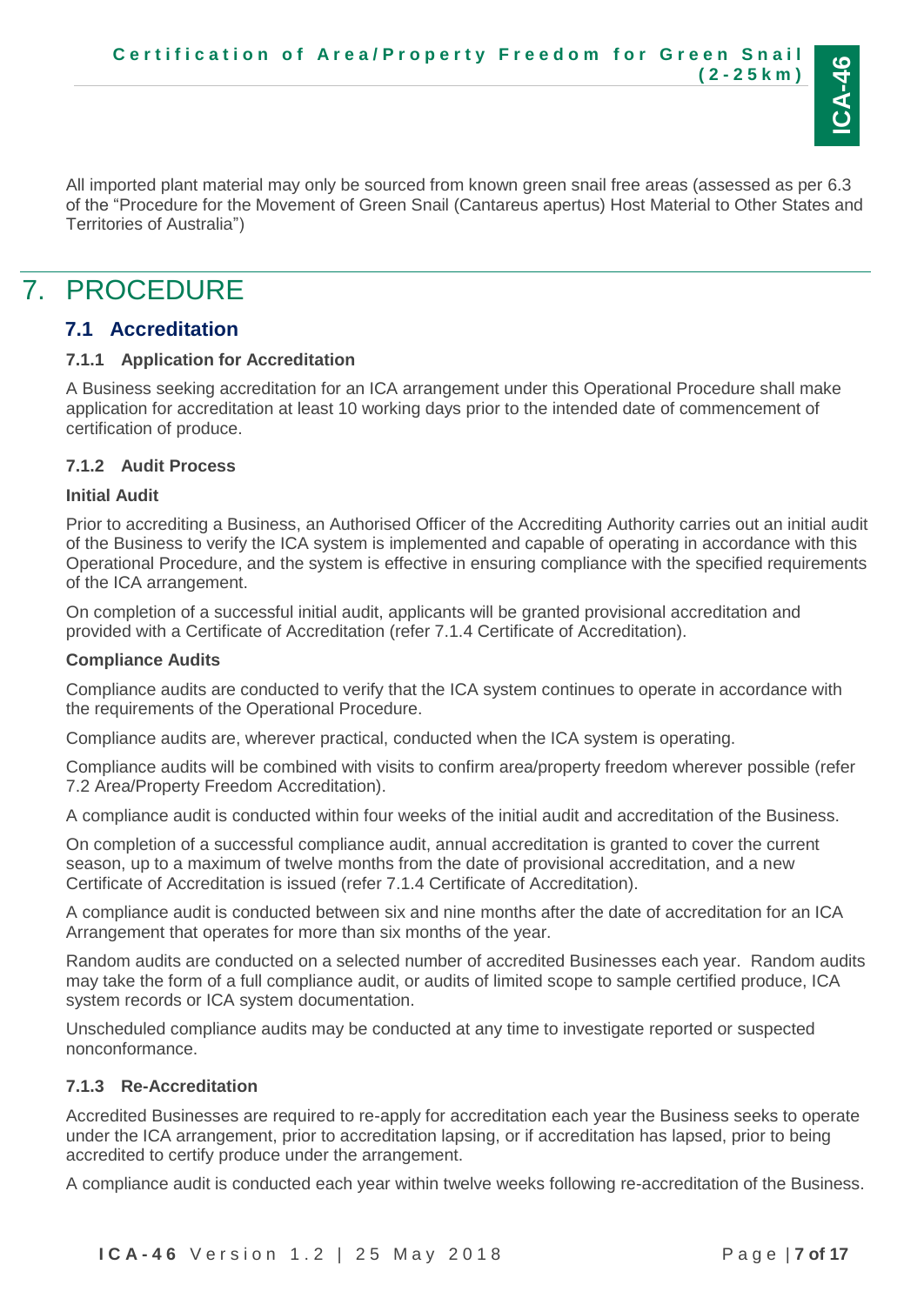

### <span id="page-7-0"></span>**7.1.4 Certificate of Accreditation**

An Accredited Business will receive a Certificate of Accreditation for an Interstate Certification Assurance Arrangement detailing the scope of the arrangement including-

- the facility location;
- the Operational Procedure;
- Scope (type of produce)
- the period of accreditation.

The Business must maintain a current Certificate of Accreditation and make this available on request by an Inspector.

A Business may not commence or continue certification of produce under the ICA arrangement unless it is in possession of a valid and current Certificate of Accreditation for the facility, procedure, produce type and certification covered by the Assurance Certificate.

# <span id="page-7-1"></span>**7.2 Area/Property Freedom Accreditation**

All source properties, including properties on which produce is grown, stored, handled, packed, certified and dispatched, must be accredited for the area/property freedom quarantine requirement specified on the assurance certificate issued by a Business accredited under this Operational Procedure.

### <span id="page-7-2"></span>**7.2.1 Application for Accreditation**

Businesses shall make application for area/property freedom accreditation at least 10 working days prior to the intended date of commencement of supplying produce to accredited businesses for area or property freedom certification under this Operational Procedure. The Business that owns or manages the property must complete the application for area/property freedom (refer Attachment 2).

The application shall specify –

- (a) the name of the legal entity that owns or manages the property;
- (b) the location of the property;
- (c) the real property description of each parcel of land that is part of the property; and
- (d) the area/property freedom quarantine requirements for which area/property freedom is sought.

Businesses seeking to consolidate and certify produce grown on accredited source properties owned or managed by another Business must apply for area/property freedom for the property on which certified produce is stored, handled, packed, certified and dispatched.

### <span id="page-7-3"></span>**7.2.2 Accreditation**

Area/property freedom accreditation will require a property visit by an Authorised Officer of the Department of Primary Industries and Regional Development Western Australia to verify the property's location and its compliance with the applicable area/property freedom quarantine requirement for Green Snail 2-25km as per National Green Snail protocol.

An Authorised Officer of the Department of Primary Industries and Regional Development Western Australia shall endorse the application for area/property freedom following confirmation of the property's conformance with the area/property freedom quarantine requirement for Green Snail 2-25km.

Each accredited source property shall be allocated a unique Accredited Property (AP) number. The Accredited Property number shall comprise -

- (a) the Interstate Produce (IP) number of the business that owns or manages the property (eg W9999); and
- (b) a unique property number (eg 01, 02 etc).

Area/property freedom accreditation shall be allocated the area/property freedom code GSL-02 (Sourced from a property greater than 2km but less than 25km of a known Green Snail outbreak).

P a g e | **8 of 17 I C A - 4 6** V e r s i o n 2 . 1 | 2 5 M a y 2 0 1 8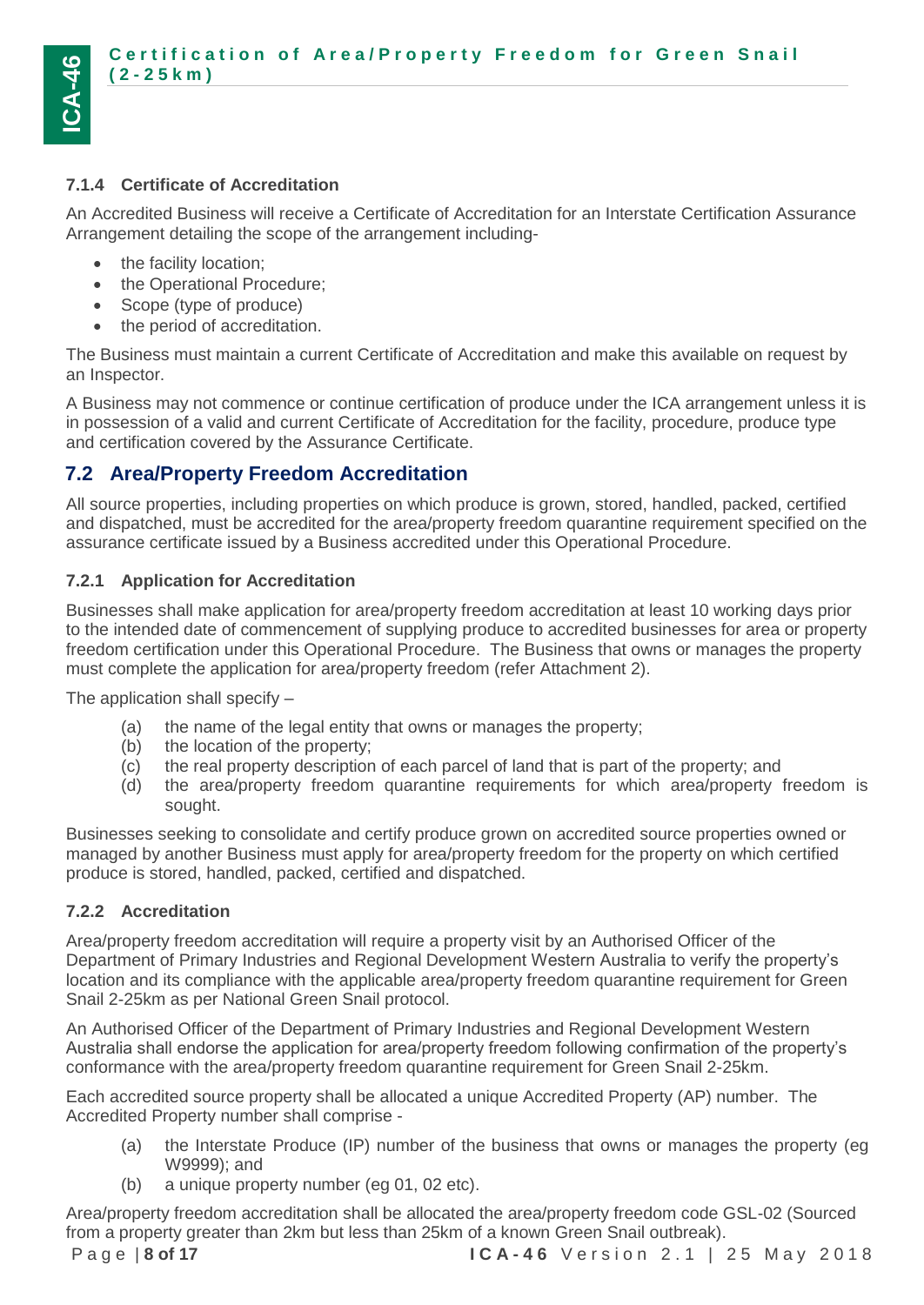

Each area/property freedom accreditation shall be allocated a unique number, which combines the accredited property number of the property and the applicable area/property freedom code (eg W9999-01- GSL-02).

Area/property freedom accreditation shall be granted for 12 months or until accreditation is suspended or cancelled.

# <span id="page-8-0"></span>**7.3 Moving Produce Between Accredited Source Properties**

Produce that is moved between accredited source properties, through an area or another property that is not free from Green Snail for which area/property freedom has been granted, shall be transported under secure conditions which prevents infestation by that pest (refer 7.8.5).

# <span id="page-8-1"></span>**7.4 Sourcing Produce for Area/Property Freedom Certification**

The Product Controller shall ensure that all produce received for certification under this Operational Procedure is from an accredited source property with current area/property freedom accreditation for Green Snail 2-25km.

The Product Controller must obtain and file a copy of the Application for Area/Property Freedom prior to the Business sourcing produce for certification under the arrangement. They must check the current status of the property by referring to the period of approval and the quarantine requirement for Green Snail 2-25km covered.

### <span id="page-8-2"></span>**7.4.1 Receival of Produce Grown by Another Business**

All imported plant material may only be sourced from known green snail free areas (assessed as per 1,2 or 3 of the "Protocol for Green Snail Requirements to Other States")

A Business that certifies produce from a property owned or managed by another accredited Business shall ensure -

- (a) each delivery of produce supplied for certification under this Operational Procedure is verified for current Area or Property Freedom by checking the Application for Area or Property Freedom of the source property.
- (b) a Record of Receipt is maintained for all receivals of produce;
- (c) where applicable, the produce has been transported under secure conditions; and
- (d) the identification of the produce and any supporting documentation is maintained from receival through to certification and dispatch.

## <span id="page-8-3"></span>**7.5 Certification of Area/Property Freedom**

Prior to certifying area/property freedom under this Operational Procedure, the Authorised Signatory signing the certificate shall verify that all the produce in the consignment has been sourced from accredited source properties with current accreditation for the area/property freedom quarantine requirement being certified.

Verification shall involve sighting the current endorsed application for Area/Property Freedom covering the accredited source property and the area/property freedom quarantine requirement Green Snail 2-25km being certified.

Information on the area/property freedom quarantine requirements for Green Snail that apply to consigning produce to a specified market can be obtained from the Western Australian Quarantine and Inspection Service.

## <span id="page-8-4"></span>**7.6 Record of Receipt**

The Product Controller must ensure a record is kept of all receivals of produce to be certified for area/property freedom certification using a Record of Receipt (refer [RECORD OF RECEIPT](#page-15-0)

) or records which record the same information.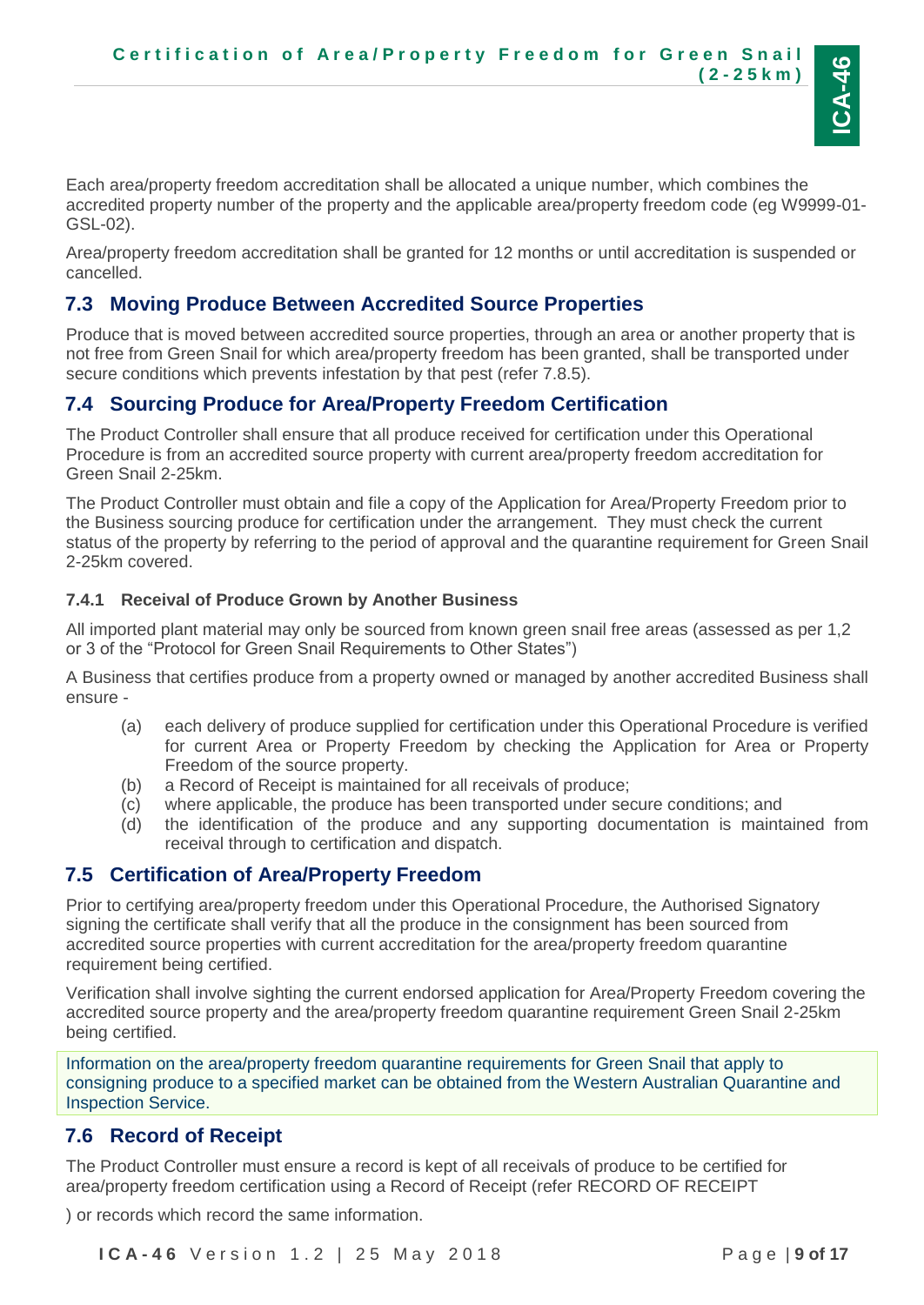The Business's Record of receipt shall include-

- the Assurance Certificate number;
- the date of receival:
- the produce type and quantity of produce covered by the certificate;
- the accredited source property's Accredited Property (AP) number;
- the area/property freedom code for the area/property freedom quarantine requirement Green Snail 2-25km specified on the Assurance Certificate; and
- the name and signature of the Authorised Signatory issuing the Assurance Certificate.

The name and signature of the Authorised Signatory issuing the Assurance Certificate shall be evidence that the necessary verification of area/property freedom specified in 7.5 Certification of Area/Property Freedom Green Snail 2-25km has been carried out.

An example of a completed Record of Receipt is included.

# <span id="page-9-0"></span>**7.7 Storage, Handling & Security of Certified Produce**

Produce intended for certification under this Operational Procedure must be handled and stored in conditions which maintains the identification of the produce and its accredited source property.

# <span id="page-9-1"></span>**7.8 Dispatch**

### <span id="page-9-2"></span>**7.8.1 Produce Identification**

The Authorised Dispatcher must ensure that each package of certified produce is marked in indelible and legible characters of at least 5mm with -

- the Interstate Produce (IP) number of the accredited Business certifying the produce under this Operational Procedure;
- the words "MEETS ICA-46": and
- date (or date code) on which the produce was packed;

prior to the issuance of an Assurance Certificate by the Business under this Operational Procedure.

Produce that has not been verified as conforming to the area/property freedom requirements specified in this Operational Procedure shall not be marked as stated above.

If plants are consigned loose and not in packages, identification of plants shall conform to one of the following, depending on the specified requirements of the importing state or territory –

- the above information is written on the consignment note or the invoice accompanying the plants and signed and dated by an Authorised Signatory of the Business certifying the plants; or
- each plant has a tag or label securely attached to it that includes the above information; or
- the plants are sealed in an enclosed vehicle or container and the seal number is included in the 'Brand Name or Identifying Marks section of the Assurance Certificate accompanying the consignment.

### <span id="page-9-3"></span>**7.8.2 Assurance Certificates**

The Authorised Dispatcher shall ensure an Assurance Certificate is completed and signed by an Authorised Signatory of the Business prior to dispatch of the consignment of produce to a market requiring certification for the area/property freedom quarantine requirement for Green Snail 2-25km covered by the Assurance Certificate.

Assurance Certificates shall be in the form of a *Plant Health Assurance Certificate*. Assurance Certificates shall include-

- (a) in the "Accredited Business that Prepared the Produce" section
	- the name and address of the accredited Business certifying the produce;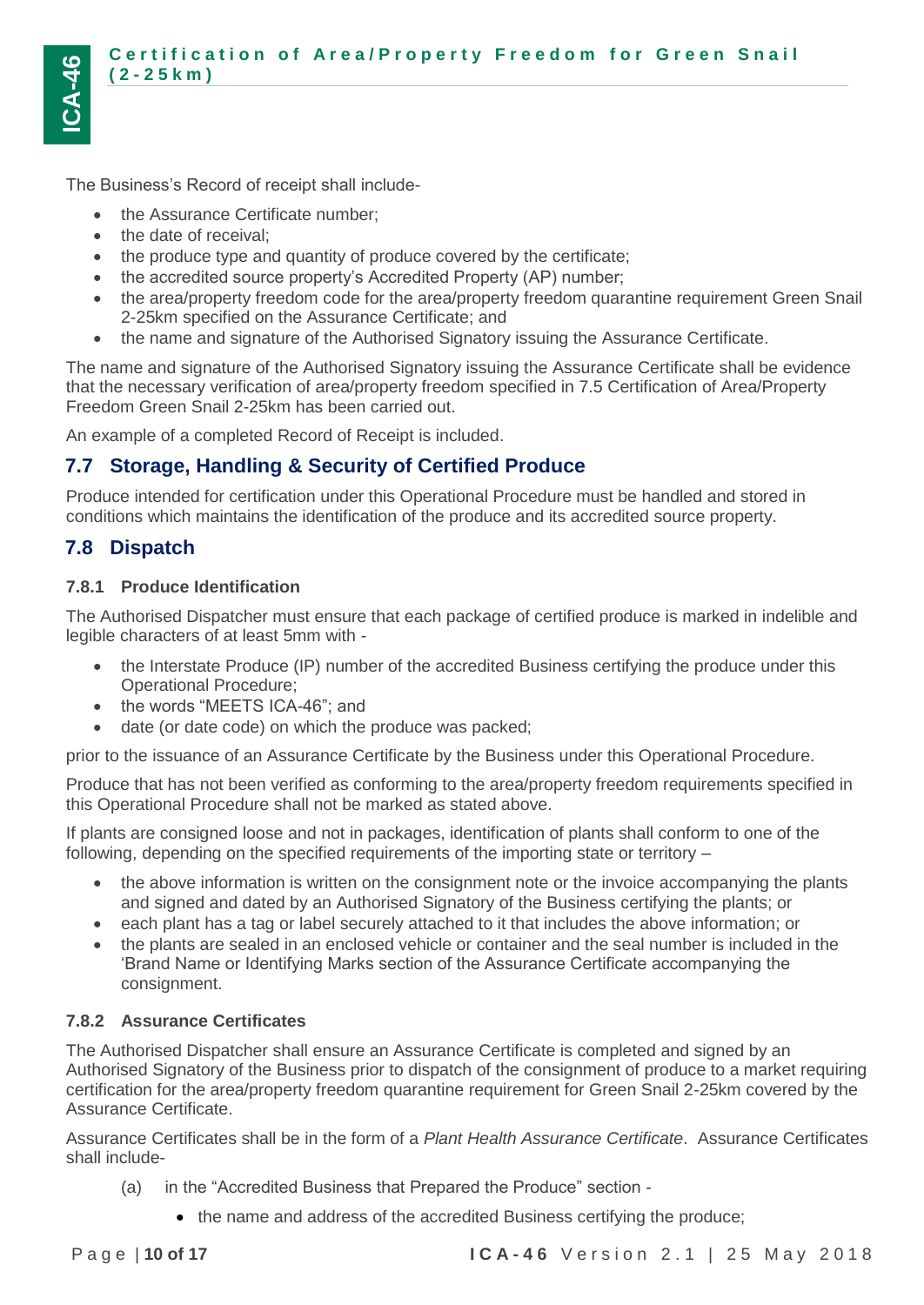

- (b) in the "IP No. of Accredited Business" section
	- the IP No. of the accredited Business **certifying the produce**;
- (c) in the "Grower or Packer" section
	- the name and address of the accredited Business that **owns or manages the accredited source property on which the produce was grown**. Where the produce in the consignment was grown by a number of accredited Businesses, the word "VARIOUS" shall be used;
- (d) in the "Type of Produce" section
	- the **type and quantity** of produce in the consignment;

NOTE: Where there is insufficient room to list each produce type, the words "See Attachment" are to be used and an Attachment Sheet securely attached to each copy of the assurance certificate.

The Attachment Sheet must include -

- the words "ATTACHMENT SHEET";
- the name and address of the consignor;
- the Assurance Certificate number;
- the number and type of packages in the consignment and the type of produce in the package;
- the signature of the Authorised Signatory that signed the Assurance Certificate and the date.
- (e) in the "Additional Certification" section
	- the applicable area/property freedom code(s) **or** the specified area/property freedom quarantine requirement(s) for the market to which the produce is consigned and for which all the accredited source property/ies are currently accredited.

A completed example is shown as Attachment 1

Individual Assurance Certificates shall be issued to cover each consignment (ie. a discrete quantity of produce to a single consignee at the one time) to avoid splitting of consignments. An Assurance Certificate may be issued to cover a consignment that is made up of produce sourced from a number of accredited source properties provided the certification given is applicable to all the produce in the consignment.

Assurance Certificates shall be completed issued and distributed in accordance with the Work Instruction *Guidelines for Completion of Plant Health Assurance Certificates* [WI-QA015].

#### <span id="page-10-0"></span>**7.8.3 Other Certification**

The Authorised Dispatcher should check whether any other quarantine requirements (eg. a treatment or condition) apply to the produce and market they are consigning the produce to prior to preparing an Assurance Certificate for the consignment.

If any other plant health certification is required and can be certified under another ICA arrangement operated by the certifying Business, then this may be included on the Assurance Certificate.

Alternatively, the Department of Primary Industries and Regional Development Western Australia should be contacted to gain any other certification required.

#### <span id="page-10-1"></span>**7.8.4 Assurance Certificate Distribution**

The **original** (yellow copy) must accompany the consignment.

**I C A - 4 6** V e r s i o n 1 . 2 | 2 5 M a y 2 0 1 8 P a g e | **11 of 17**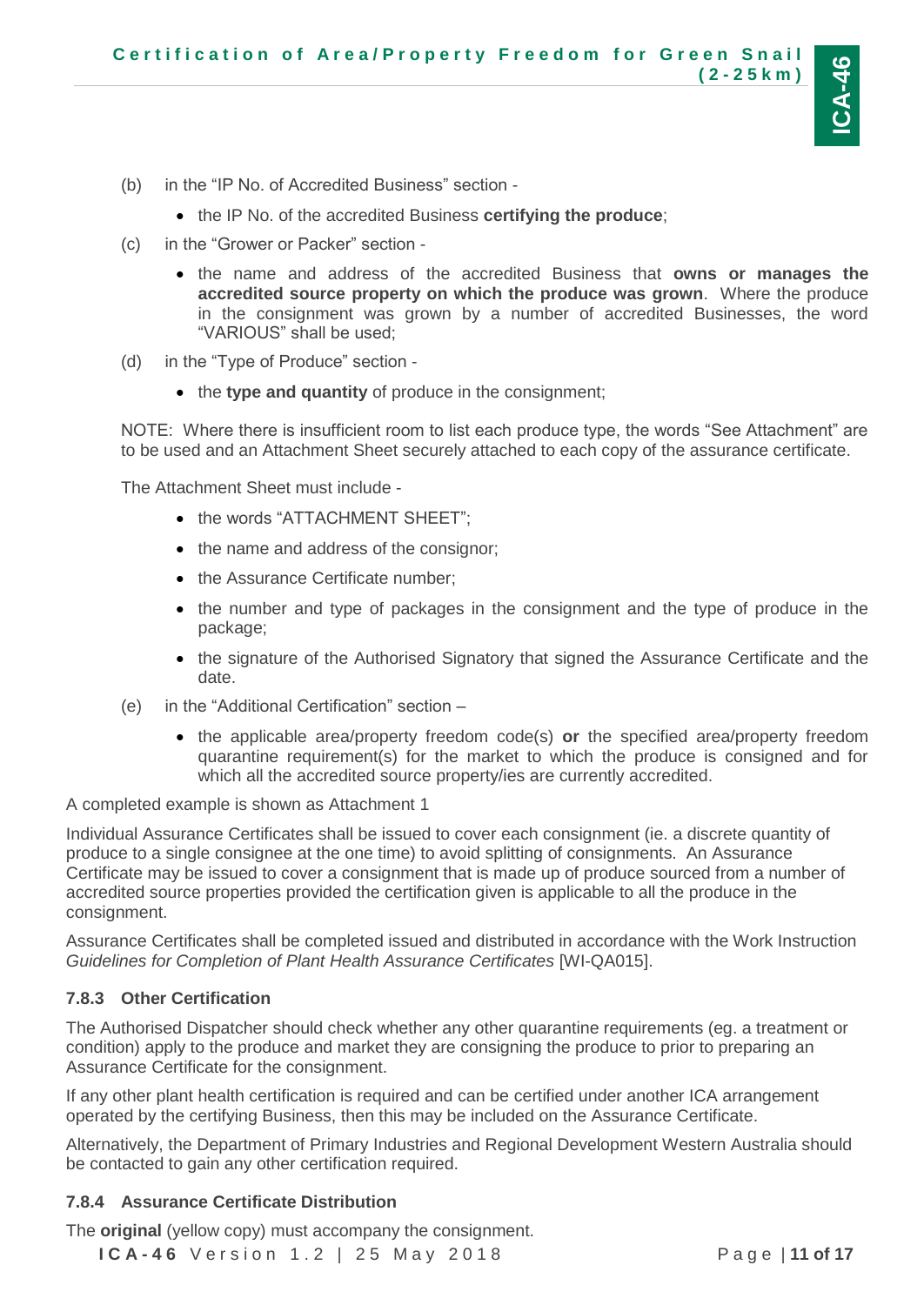

The **duplicate** (blue copy) is to be sent to the below address not less than monthly.

 Quality Assurance Officer Quarantine WA Locked Bag 69 WELSHPOOL DC, WA 6986

The **triplicate** (white copy) must be retained by the QA accredited Business that issued the certificate.

#### <span id="page-11-0"></span>**7.8.5 Post Certification Security**

Certified produce must be transported under secure conditions, which prevents cross-infestation by uncertified produce.

Produce that has been certified as grown and packed in area free from Green Snail that is being transported through outbreak areas or areas that are not declared free from Green snail, must be transported under secure conditions.

Secure conditions **for Green Snail** include -

- (a) unvented packages;
- (b) vented packages with the vents secured with gauze/mesh with a maximum aperture of 1.6 mm;
- (c) fully enclosed under tarpaulins, hessian, shade cloth, mesh or other covering which provides a maximum aperture of 1.6 mm;
- (d) shrinkwrapped and sealed as a palletised unit; and
- (e) fully enclosed or screened buildings, coldrooms, vehicles or other facilities free from gaps or other entry points greater than 1.6 mm.

Consignments to Tasmania must be transported in full container lots sealed prior to transport, or as lesser container lots in accordance with the requirements of (a), (b) or (d) above.

Where consignments are transported to Tasmania as full container lots, the seal number must be included in the Brand Name or Identifying Marks section of the Assurance Certificate covering the consignment (refer Attachment 1).

## <span id="page-11-1"></span>**7.9 ICA System Records**

The Business shall maintain the following records-

- (a) copies of all *Applications for Area or Property Freedom* for source properties (refer 7.4);
- (b) the Record of Receipt (refer 7.6); and
- (c) the duplicate copy of each *Plant Health Assurance Certificate* issued by the Business (refer 7.4).

ICA system records shall be retained for a period of at least 12 months from completion, or until the next compliance audit of the ICA arrangement, whichever is the later.

Accredited Businesses must hold a minimum of 12 months ICA system records at the time of any compliance audit. If the compliance audit is conducted more than 12 months from the last compliance audit, the business must maintain all records completed since the previous compliance audit.

ICA system records shall be made available when requested by an Authorised Officer.

### <span id="page-11-2"></span>**7.10 ICA System Documentation**

The Business shall maintain the following documentation;

- (a) a copy of the Business's current Application for Accreditation ;
- (b) a current copy of this Operational Procedure; and
- (c) a current Certificate of Accreditation for an Interstate Certification Assurance (ICA) Arrangement.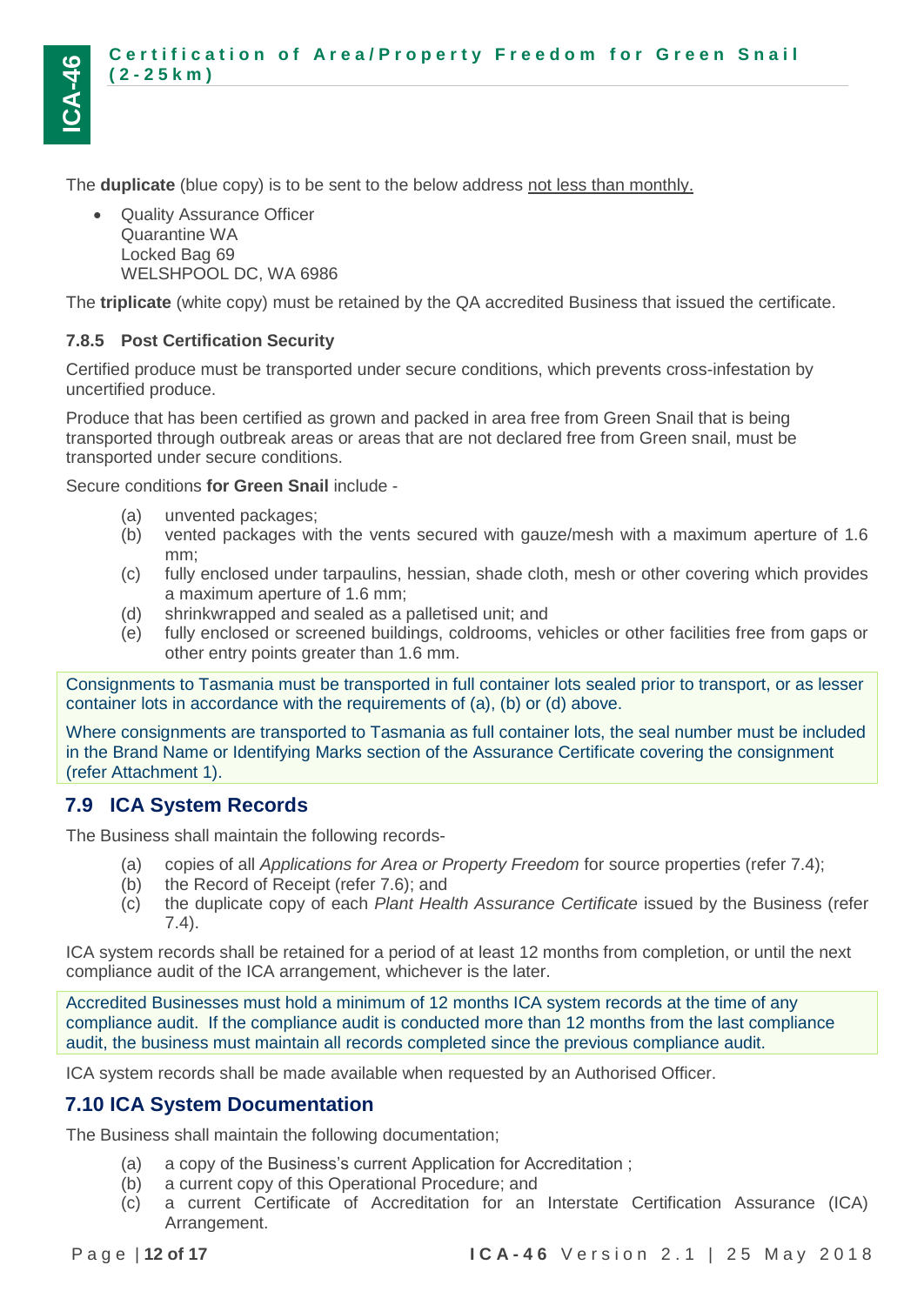

<span id="page-12-0"></span>ICA system documentation shall be made available on request by an Authorised Officer.

# 8. ATTACHMENTS

| Attachment 1 | <b>Plant Health Assurance Certificate</b> | Completed<br>Example |
|--------------|-------------------------------------------|----------------------|
| Attachment 2 | Application for Area or Property Freedom  | <b>Blank</b>         |
| Attachment 3 | <b>Record of Receipt</b>                  | <b>Blank</b>         |
| Attachment 4 | <b>Record of Receipt</b>                  | Completed<br>Example |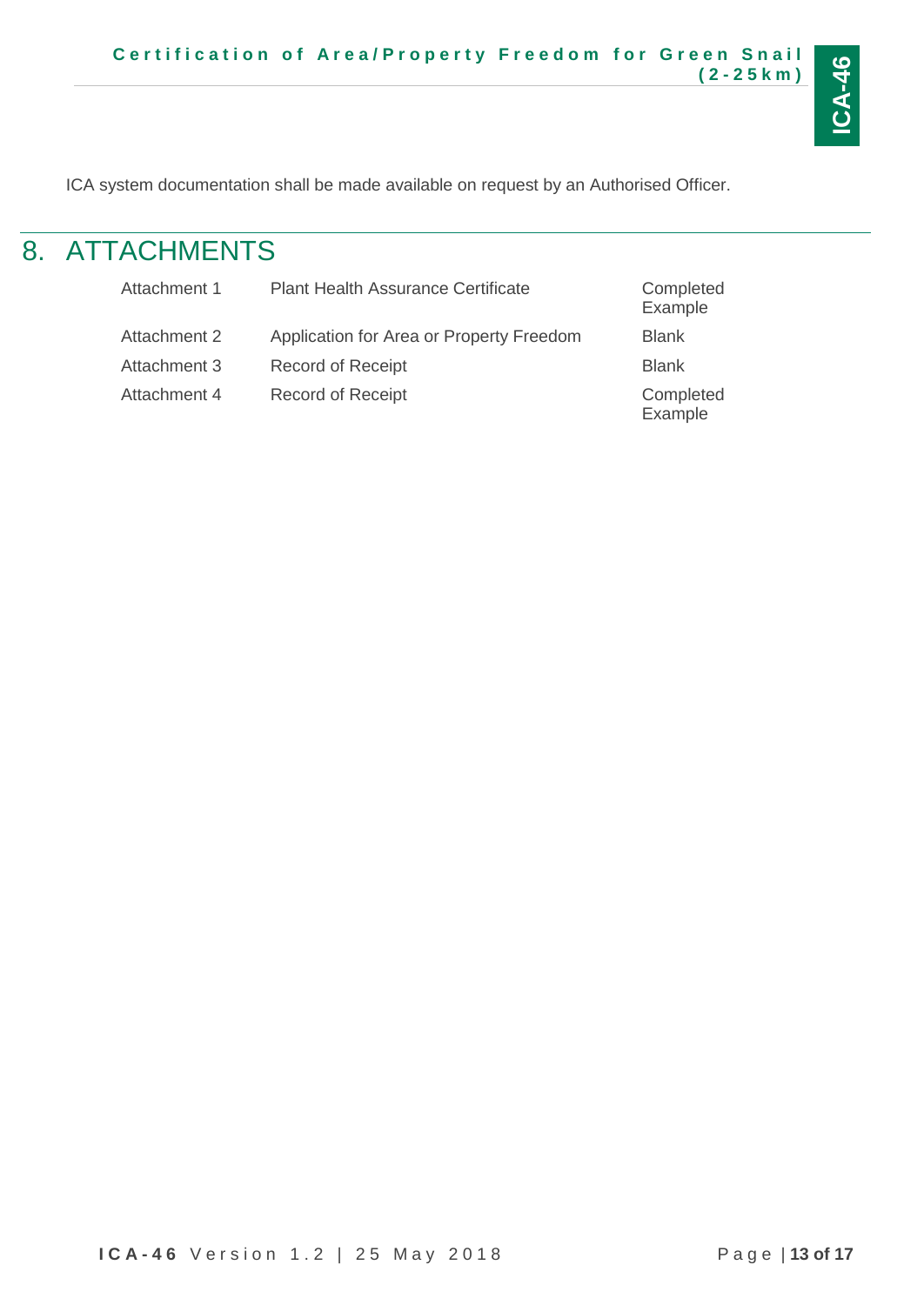# **Plant Health Assurance Certificate**



Department of **Agriculture and Food** 



Business Specific Information\*  $\prime$ 

 $\prime$ 

**Facility Number** 

**Sing Depisco That Departure Development** 

01

**Certificate Number:** 

Dispatch Date: Arrival Date:

Ref No:

Procedure ICA<sub>46</sub>

PO No:

\* These items display business specific information entered at the discretion of the consignor. They do not represent any part of the certifying conditions of the produce.

 $\sqrt{2}$ 

 $\prime$ 

# **Plant Health Assurance Certificate**

Biosecurity and Agriculture Management (Quality Assurance and Accreditation) Regulations 2013 All accreditation details must be completed. Please print clearly and initial any alterations **Certification Details** 

**IP Number** 

w 9999

| <b>Consignment Details</b> |  |  |  |
|----------------------------|--|--|--|
| Consignor                  |  |  |  |
| Name <b>ABC</b> Pry Ltd    |  |  |  |
| Address <b>BIOCK Road</b>  |  |  |  |
| Perth WA 6000              |  |  |  |
| Consignee                  |  |  |  |
|                            |  |  |  |

ORIGINAL (Yellow) - Consignment Copy DUPLICATE (Blue) - Quarantine WA Copy

TRIPLICATE (White) - Business (Book) Copy

Name Plant Agents

 $\Box$ 

Address Somewhere Road

Somewhere SA

**Re-consigned To** 

(Splitting consignments or re-consigning whole consignments).

| Accredited Dusiness That Frepared The Frounce |
|-----------------------------------------------|
| Name <b>ABC Pty Ltd</b>                       |
| Address <b>BloCk Road</b>                     |
| Perth WA 6000                                 |
| <b>Grower or Packer</b>                       |
| Name <b>ABC</b> Pro Ltd                       |
| Address <b>BloCk Road</b>                     |
|                                               |
| Perth WA 6000                                 |

**Other Facilities Supplying Produce** 

| <b>Number</b> |         | Type of | Tvpe of | <b>Brand Name or identifying</b><br>. |  |
|---------------|---------|---------|---------|---------------------------------------|--|
|               |         |         |         |                                       |  |
|               | Address |         |         |                                       |  |
|               | i Name  |         |         |                                       |  |

| <b>Number</b><br>οf<br><b>Packages</b> | Type of<br>Packages (e.g.<br>trays, cartons) | Type of<br>Produce | <b>Brand Name or identifying marks</b><br>(As marked on packages) | Date Code<br>(As marked on<br>packages) | <b>Authorisation for Split</b><br>Consignment |
|----------------------------------------|----------------------------------------------|--------------------|-------------------------------------------------------------------|-----------------------------------------|-----------------------------------------------|
| 56                                     | Cartons                                      | Plants             | <b>ABC Plants</b>                                                 | 230416                                  |                                               |
|                                        |                                              |                    | (See attaChinent)                                                 |                                         | Affix Authorisation Stamp to                  |
|                                        |                                              |                    |                                                                   |                                         | Split / Re-consignee here                     |
|                                        |                                              |                    |                                                                   |                                         |                                               |

#### $\overline{\div}$  Treatment Details

| Treatment | <b>Chemical (Active Ingredient)</b> | <b>Treatment Date</b> | <b>Concentration / Duration and Temperature</b> |
|-----------|-------------------------------------|-----------------------|-------------------------------------------------|
|           |                                     |                       |                                                 |
|           |                                     |                       |                                                 |
|           |                                     |                       |                                                 |
|           |                                     |                       |                                                 |

**Additional Certification / Codes** 

G6L02

#### **Declaration**

I, an authorised Signatory of the accredited business that prepared the plants or plant produce described above, hereby declare that the plants or I, an authorised Signatory of the accredited business that prepared the plants or plant produce described above, hereby declare that the plants or<br>plant produce have been prepared in the business's approved facilities in a

| Authorised Signatory's Name presse Print | Signature | Date       |  |
|------------------------------------------|-----------|------------|--|
| <b>Joe Bloggs</b>                        | PABLE     | 23/04/2016 |  |
|                                          |           |            |  |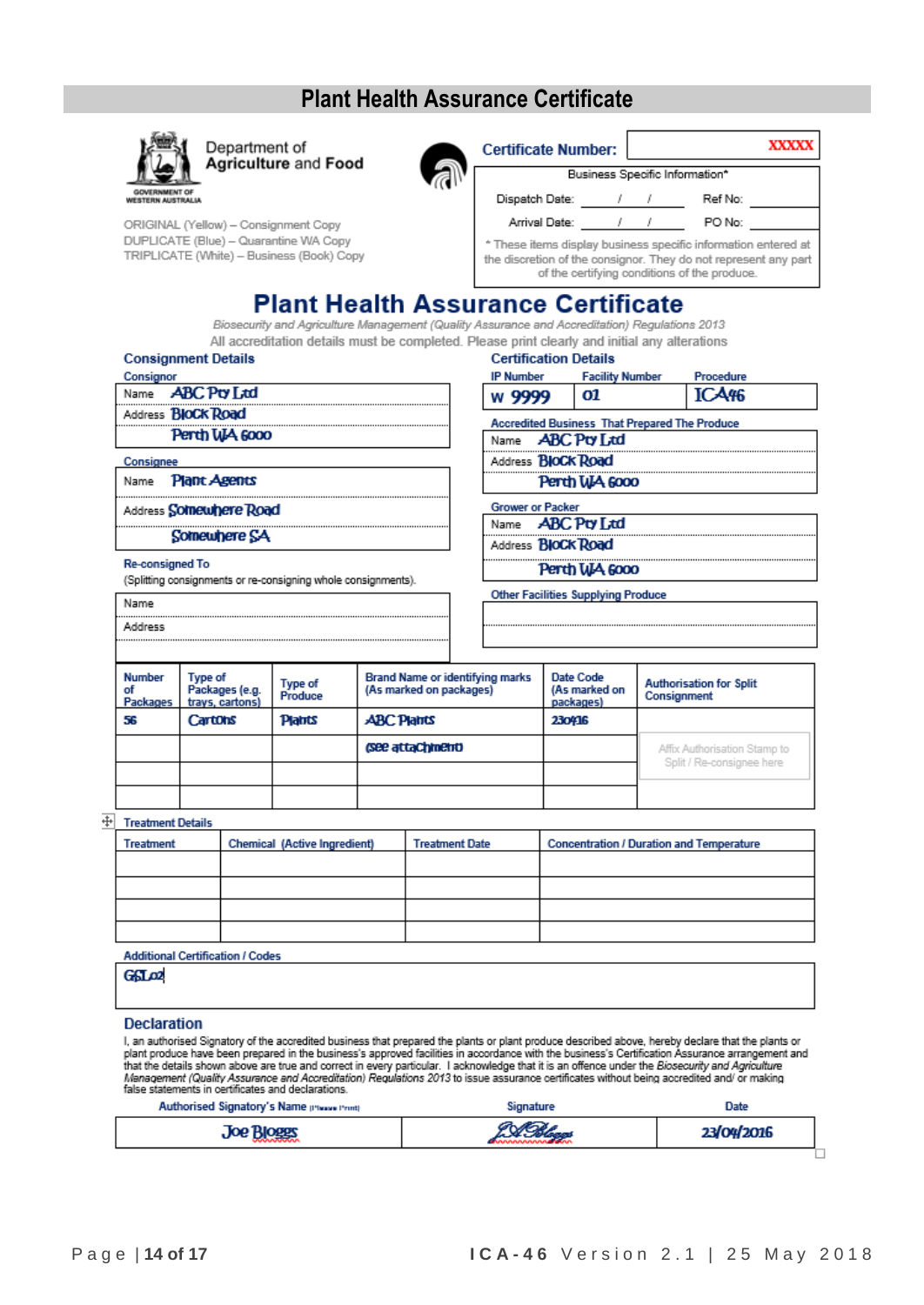

# **APPLICATION FOR AREA OR PROPERTY FREEDOM ICA-46**

TO PROVIDE PRODUCE TO A BUSINESS ACCREDITED UNDER GSL-xx

#### **PROPERTY DETAILS** (A separate application must be completed for each source property).

| Name of property owner/manager:          |                                                                                                | Telephone: | Facsimile: |
|------------------------------------------|------------------------------------------------------------------------------------------------|------------|------------|
|                                          |                                                                                                |            |            |
| <b>Postal Address</b>                    |                                                                                                |            |            |
| Source Property<br><b>Street Address</b> | * Please attach map showing property location & area(s) where produce is grown on the property |            |            |
|                                          |                                                                                                |            |            |
| Real<br>Property<br>Description          | * Available from Rates Notice or Local Government Authority                                    |            |            |
|                                          |                                                                                                |            |            |
| Produce Type/s<br>to be certified        |                                                                                                |            |            |
|                                          |                                                                                                |            |            |

### **DECLARATION**

| I declare that the property details above are true and correct. |                    |      |  |  |  |  |  |
|-----------------------------------------------------------------|--------------------|------|--|--|--|--|--|
|                                                                 |                    | .    |  |  |  |  |  |
| Name of owner                                                   | Signature of owner | Date |  |  |  |  |  |

### **FOR DEPT OF PRIMARY INDUSTRIES AND REGIONAL DEVELOPMENT APPROVAL ONLY**

**Period of Approval**

| Interstate Produce (IP)<br>number | W | <b>Property Number</b> |  |
|-----------------------------------|---|------------------------|--|
| Area/Property freedom code/s 1.   |   | <u>.</u>               |  |

#### **CONFIRMATION OF AREA OR PROPERTY PEST FREE STATUS**

| Code | <b>Description</b> |
|------|--------------------|
|      |                    |
|      |                    |

#### **DEPT OF PRIMARY INDUSTRIES AND REGIONAL DEVELOPMENT APPROVAL**

| Details of Departmental Officer with who endorsed the Pest Status of Property. |                      |               |                       |
|--------------------------------------------------------------------------------|----------------------|---------------|-----------------------|
| Name of Officer                                                                | Signature of Officer | Date Endorsed | <b>Official Stamp</b> |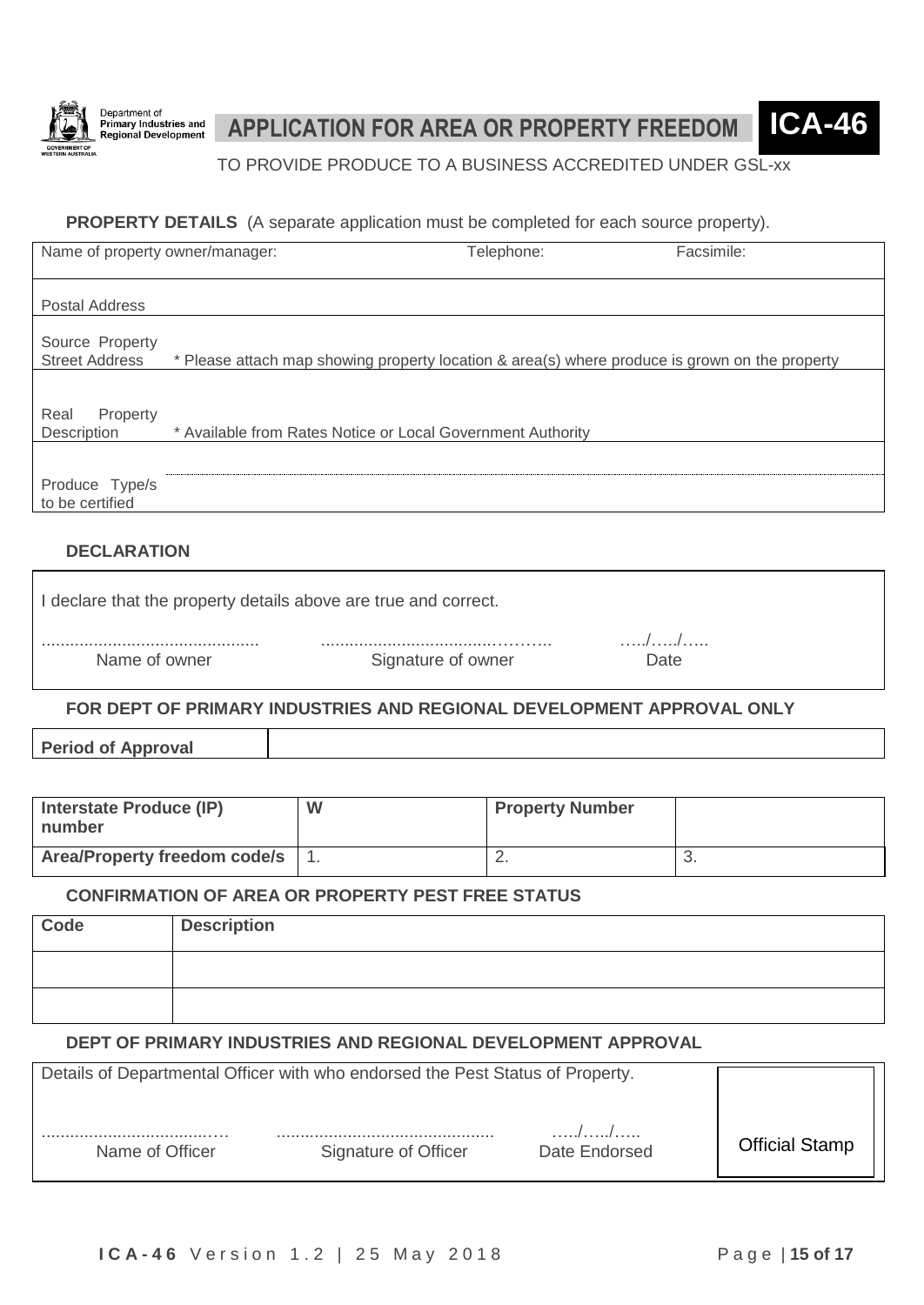<span id="page-15-0"></span>

| <b>RECORD OF RECEIPT</b> |                    |                     |          |                                                     |  |                                         |                                        |  |                |                                        |                    |  |
|--------------------------|--------------------|---------------------|----------|-----------------------------------------------------|--|-----------------------------------------|----------------------------------------|--|----------------|----------------------------------------|--------------------|--|
| <b>Business Name:</b>    |                    |                     |          |                                                     |  | Interstate Produce (IP) No.W            |                                        |  |                |                                        | <b>Record No.:</b> |  |
| <b>PHAC</b><br>Number(s) | Date of<br>Receipt | <b>Produce Type</b> | Quantity | <b>Accredited</b><br>Property (AP)<br><b>Number</b> |  | <b>Area/Property</b><br>Freedom Code(s) | <b>Name</b><br>of<br><b>Controller</b> |  | <b>Product</b> | <b>Signature of Product Controller</b> |                    |  |
|                          |                    |                     |          |                                                     |  |                                         |                                        |  |                |                                        |                    |  |
|                          |                    |                     |          |                                                     |  |                                         |                                        |  |                |                                        |                    |  |
|                          |                    |                     |          |                                                     |  |                                         |                                        |  |                |                                        |                    |  |
|                          |                    |                     |          |                                                     |  |                                         |                                        |  |                |                                        |                    |  |
|                          |                    |                     |          |                                                     |  |                                         |                                        |  |                |                                        |                    |  |
|                          |                    |                     |          |                                                     |  |                                         |                                        |  |                |                                        |                    |  |
|                          |                    |                     |          |                                                     |  |                                         |                                        |  |                |                                        |                    |  |
|                          |                    |                     |          |                                                     |  |                                         |                                        |  |                |                                        |                    |  |
|                          |                    |                     |          |                                                     |  |                                         |                                        |  |                |                                        |                    |  |
|                          |                    |                     |          |                                                     |  |                                         |                                        |  |                |                                        |                    |  |
|                          |                    |                     |          |                                                     |  |                                         |                                        |  |                |                                        |                    |  |
|                          |                    |                     |          |                                                     |  |                                         |                                        |  |                |                                        |                    |  |